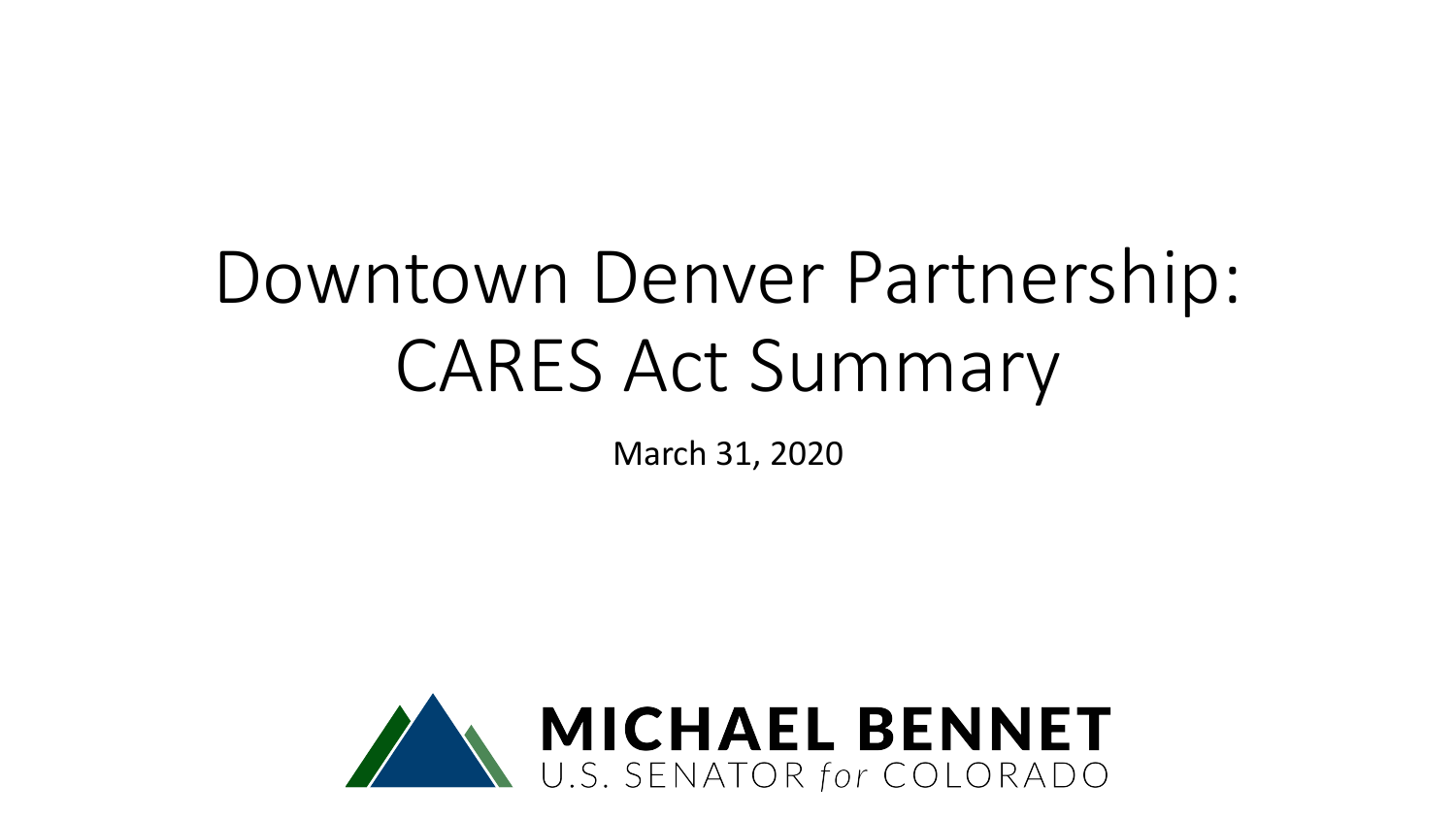# CARES Act: Coronavirus Aid, Relief, and Economic Security Act

- Selected Funding Priorities for CO Communities
	- Marshall Plan for Health Systems
	- Economic Development
	- General State/Local Fiscal Relief
	- Education & Child Care
	- Transportation
	- Other

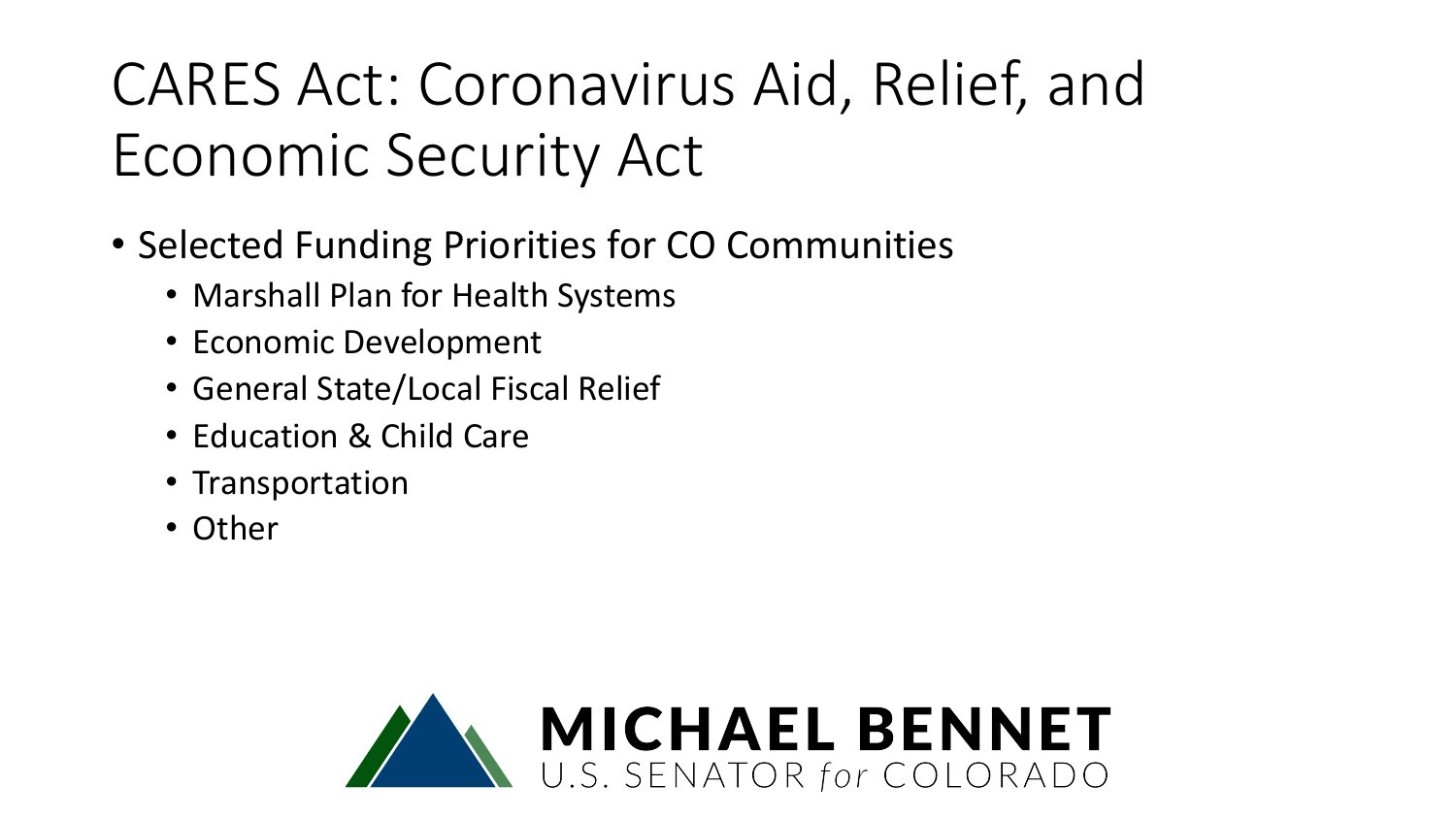#### Marshall Plan for Health System

- **Hospitals & Providers**: \$100B
- **Medicare Advance Payment Program**:
	- Advance of 100% reimbursement over next 6 months to maintain cash flow
	- 125% rural critical access hospitals
- **FEMA Disaster Relief Fund**: \$45B
- **Strategic National Stockpile**: \$16B
- **Federal, State, Local Public Health Agencies**: \$4.3B via CDC
- **Telehealth**: \$200M

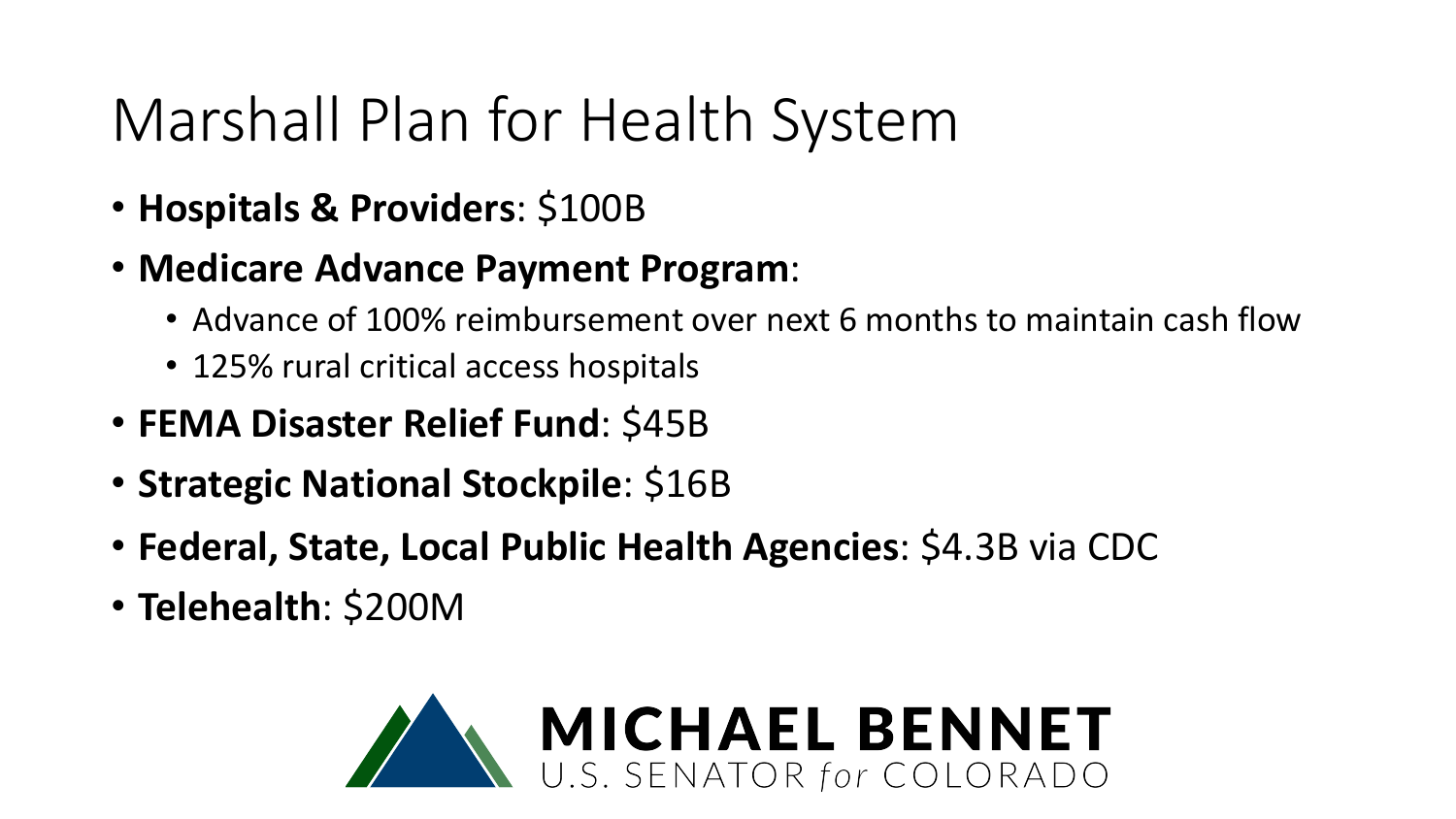# Economic Development: Direct Cash Payments

- One-time checks:
	- \$1,200 per adult
	- \$500 per child
	- Full amount available for individuals with incomes up to \$75K or \$150,000K for couples
- Details of how and when to claim currently being determined
	- Last year's income tax returns and Social Security and Railroad Retirement Benefits

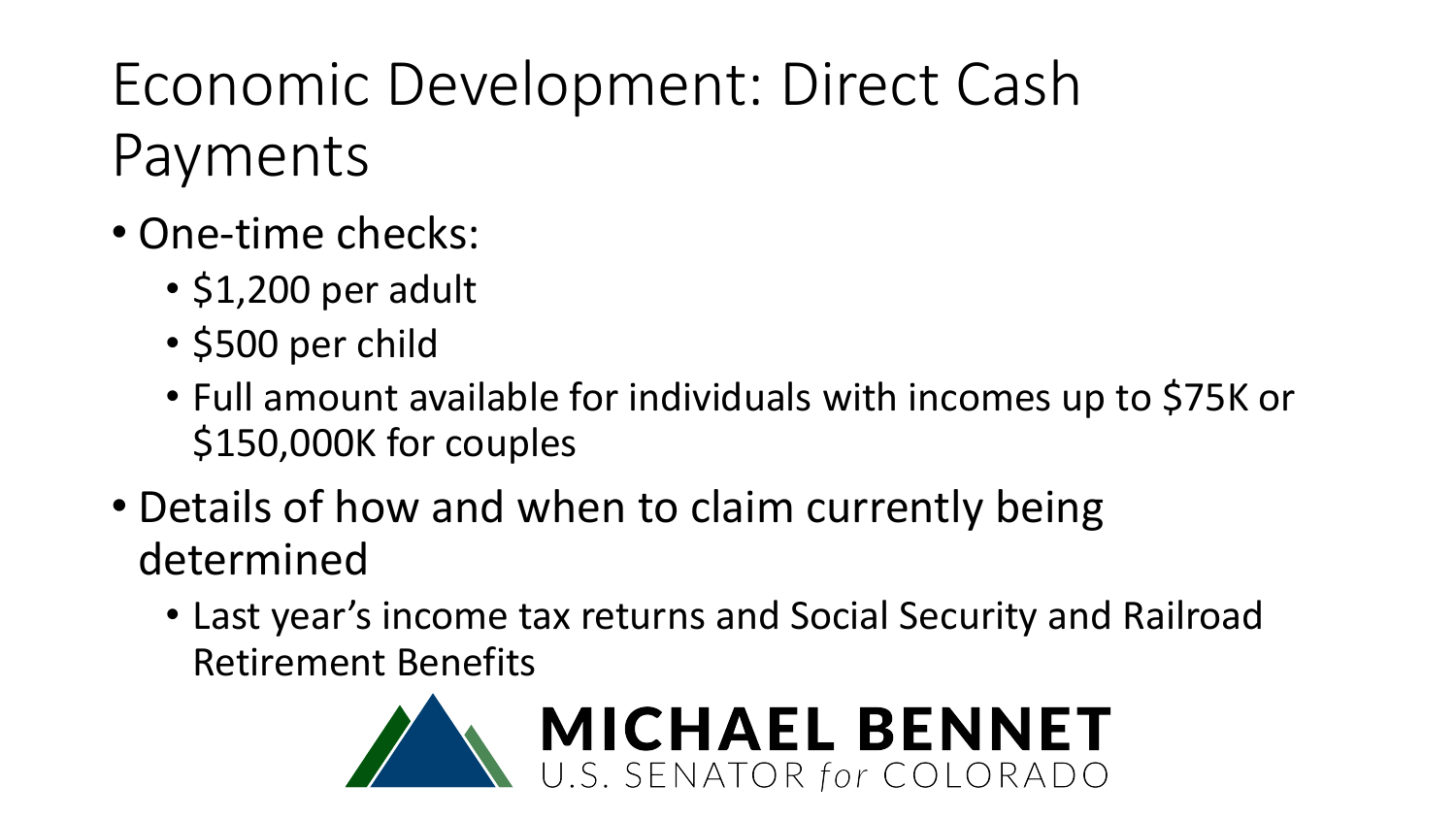## Economic Development: Unemployment Benefit Expansion

- •Additional 13 weeks of unemployment
- •Additional flat benefit of \$600/week (\$30K/year)
- •Includes contract workers, gig workers, and the self-employed

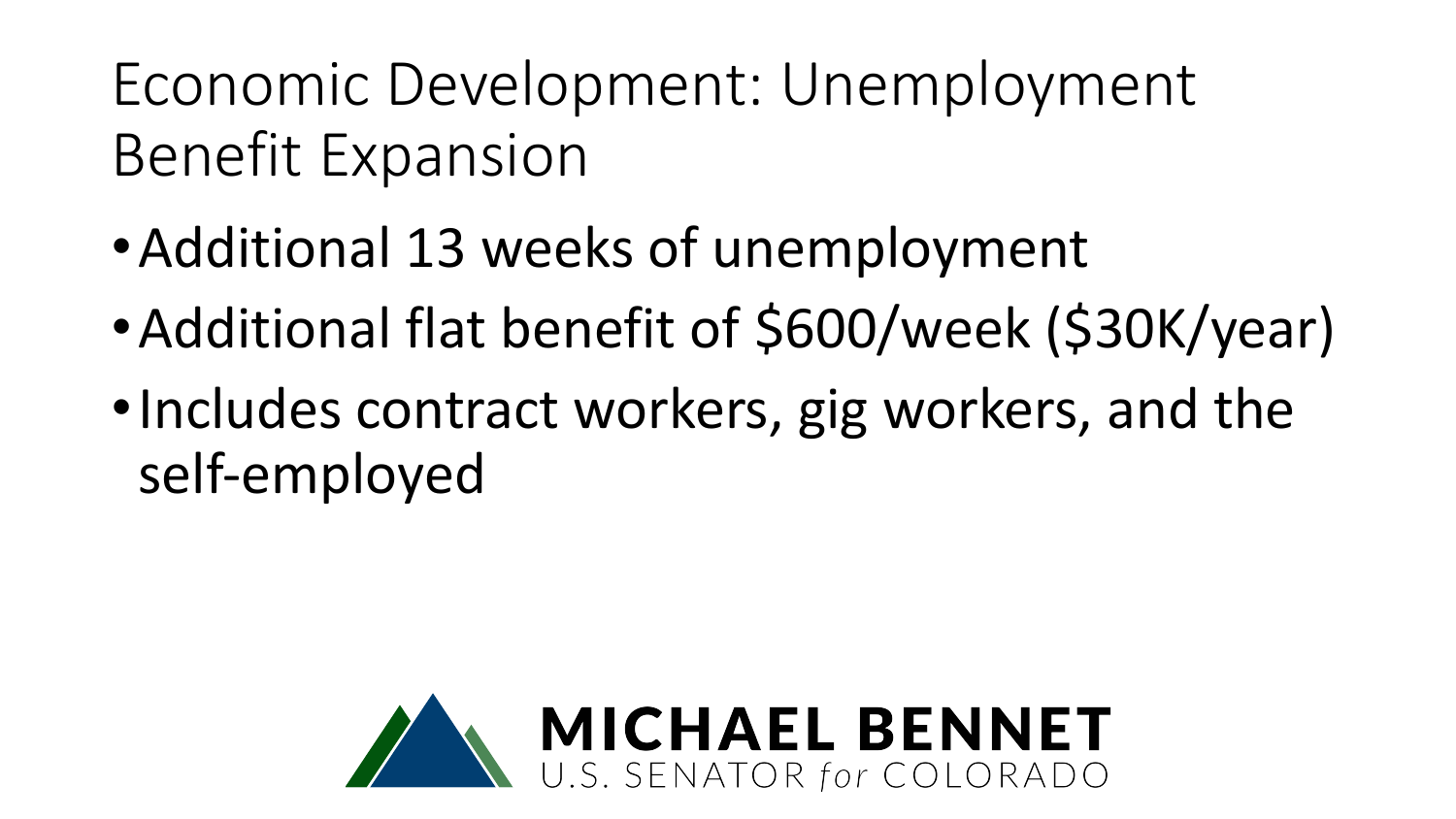#### Economic Development: EDA & CDBG

- Economic Development (EDA & CDBG): \$6.5B
	- Economic Development Administration (EDA): \$1.5B
		- Help revitalize local communities
		- Rebuild impacted industries such as tourism or manufacturing supply chains, capitalize local funds to provide low-interest loans to businesses of all sizes, and support other locally-identified priorities for economic recovery
	- Community Development Block Grants (CDBG): \$5B
		- Expand and support community health facilities, child care centers, food banks and senior services

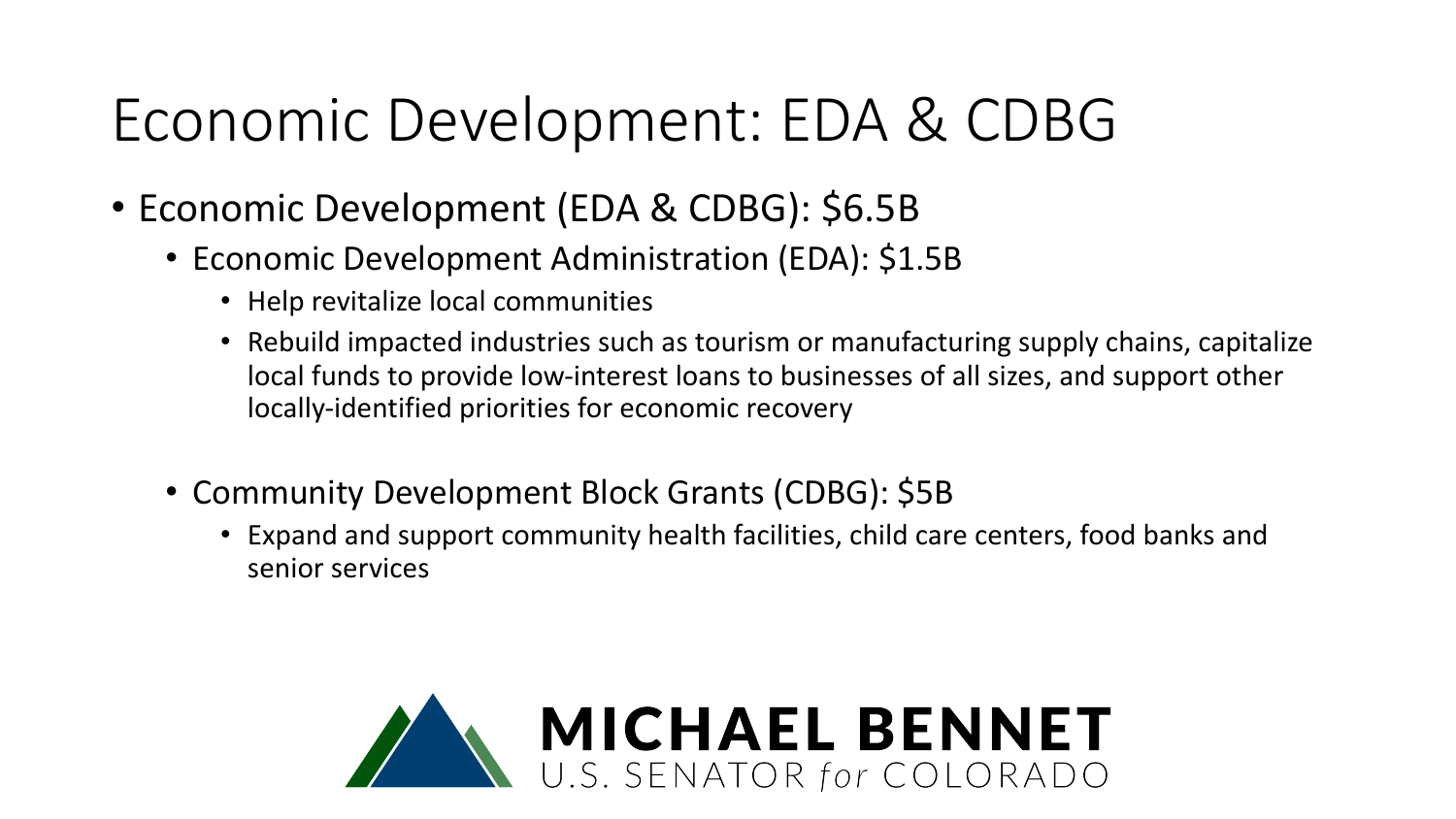# Economic Development: USDA, Ag, Rural Broadband

- USDA Rural Development:
	- \$100M ReConnect Broadband program
	- \$25M distance learning & telemedicine
	- \$20.5M to support \$1B in business & industry loans through USDA's Rural Business Cooperative Service
- Ag producers: \$9.5B
	- Specialty crop producers, farmers markets, schools, restaurants, livestock (including dairy) producers
- Rural Broadband: \$100M
	- Loans & grants for infrastructure and installation of high-speed Internet

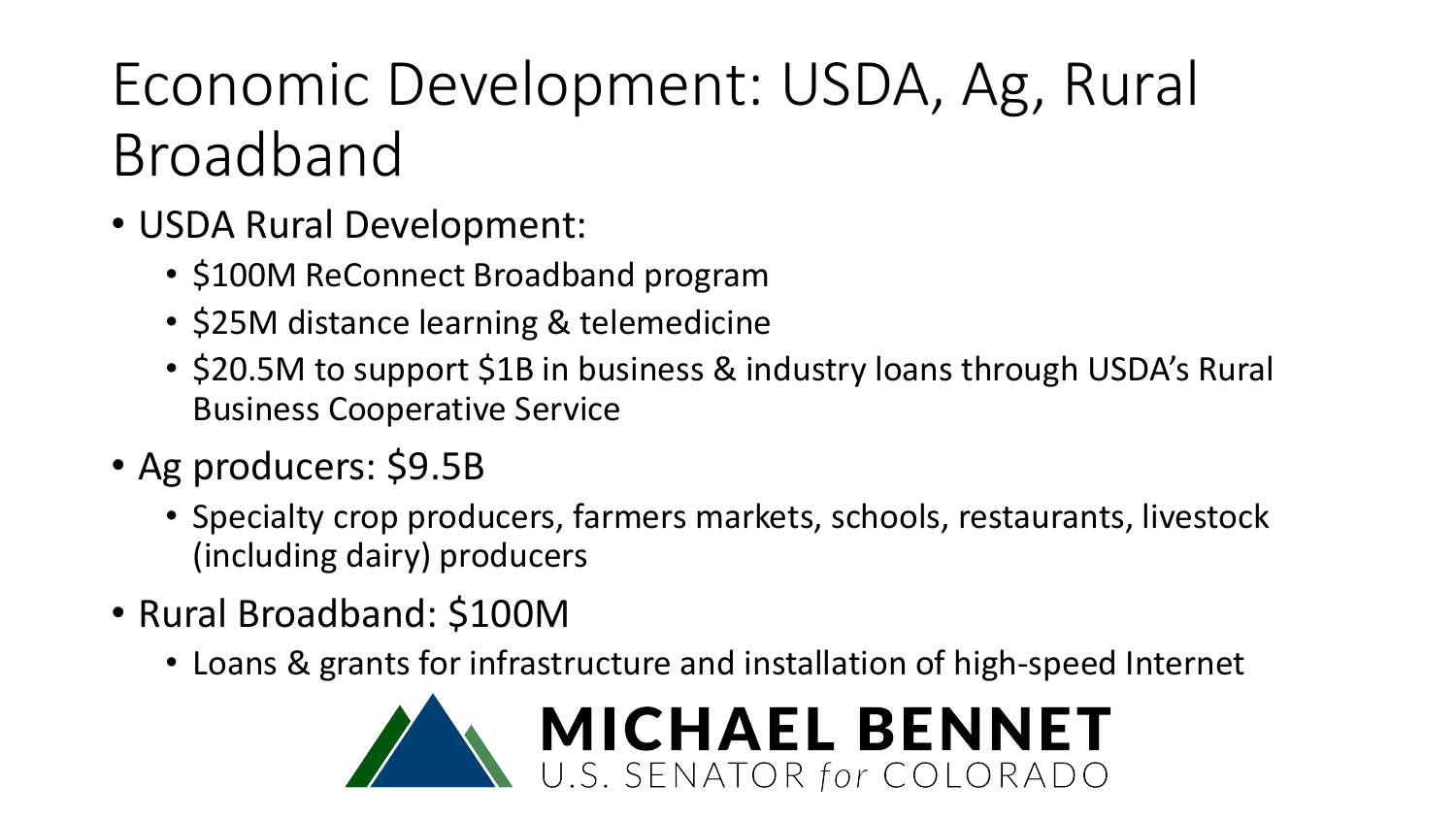# General State/Local Fiscal Relief: \$150B

- Assist states/tribes/local governments that must pay now for new, unanticipated expenses related to COVID-19
- US Treasury allocates funds to cities over 500,000 population, state allocates the rest
- According to the Center on Budget and Policy Priorities, \$2.2B projected to flow to CO
	- 25% to five counties with more than 500,000 in population (Denver, El Paso, Arapahoe, Jefferson, Adams)
	- 75% to state for state needs and distribution to local governments

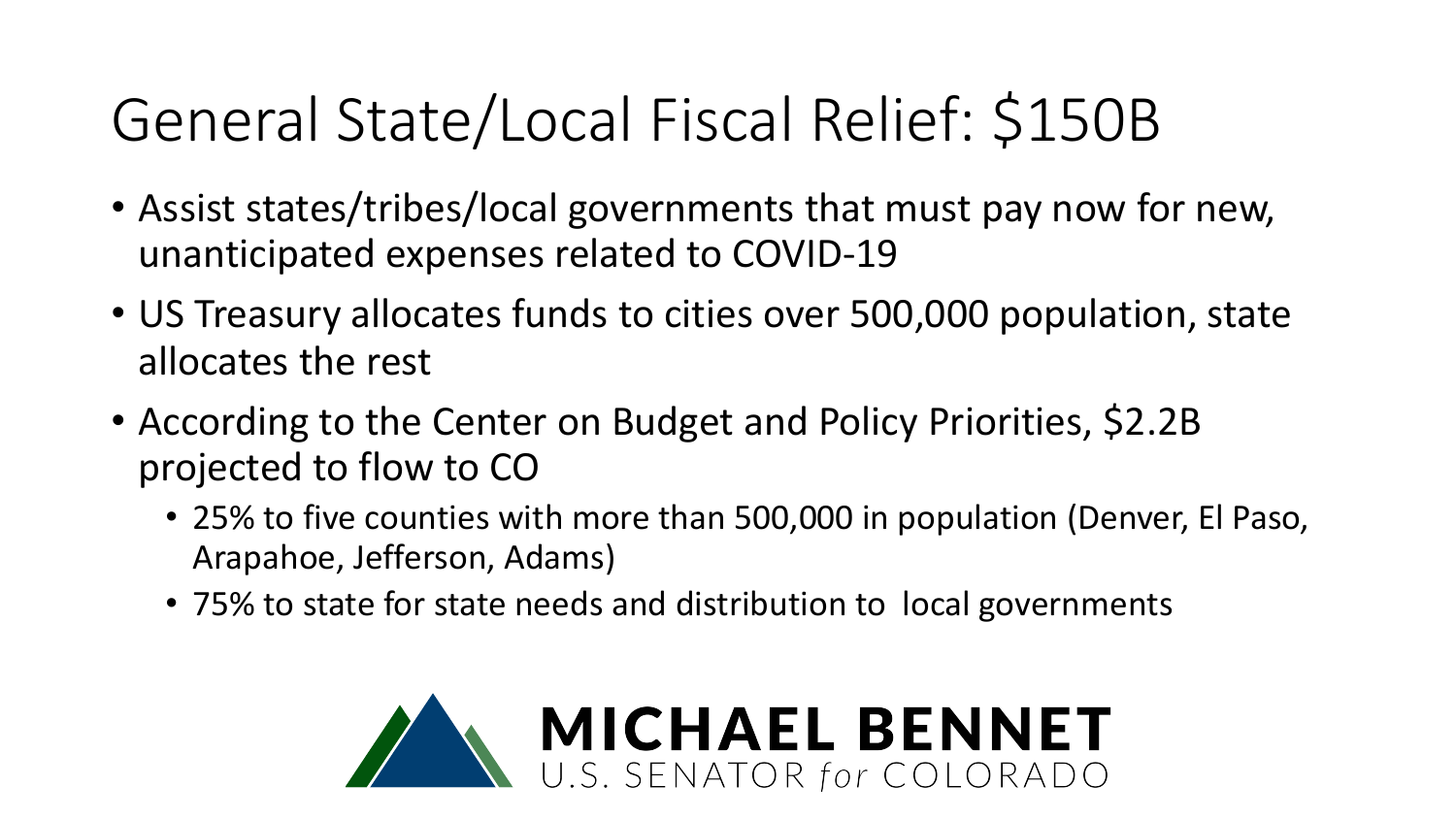## Education & Child Care: \$30B

- PreK-12: \$13.5 B
	- Governors: Additional \$3B
- Higher Education: \$14B
- Child Care Development Block Grant: \$3.5B
- Head Start: \$750 M
- Community Services Block Grant (CSBG): \$1B

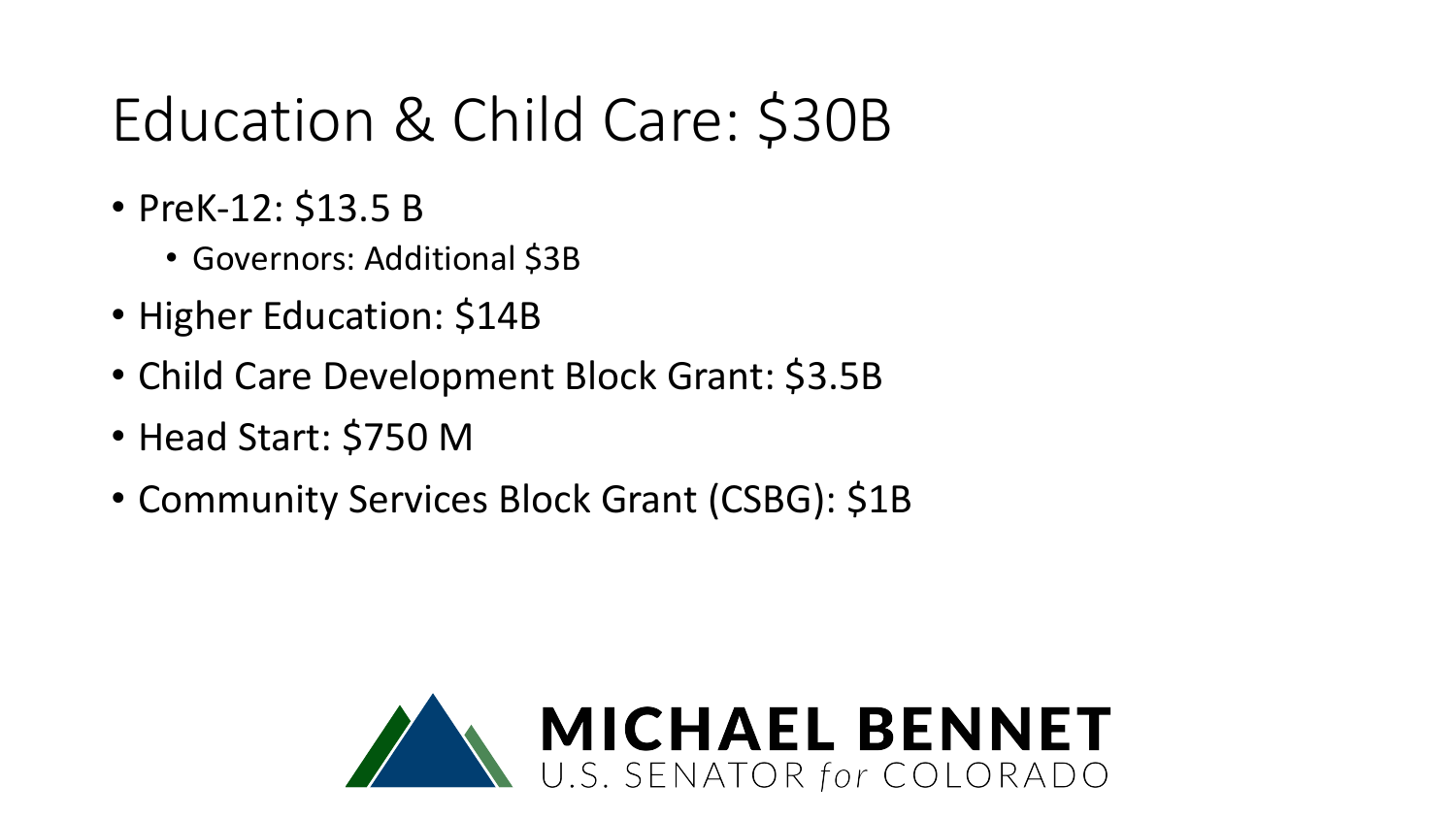#### Transportation

- Airports: \$10B publically-owned commercial airports
- Rail: \$1B Amtrak
- Transit: \$25B public transit operators

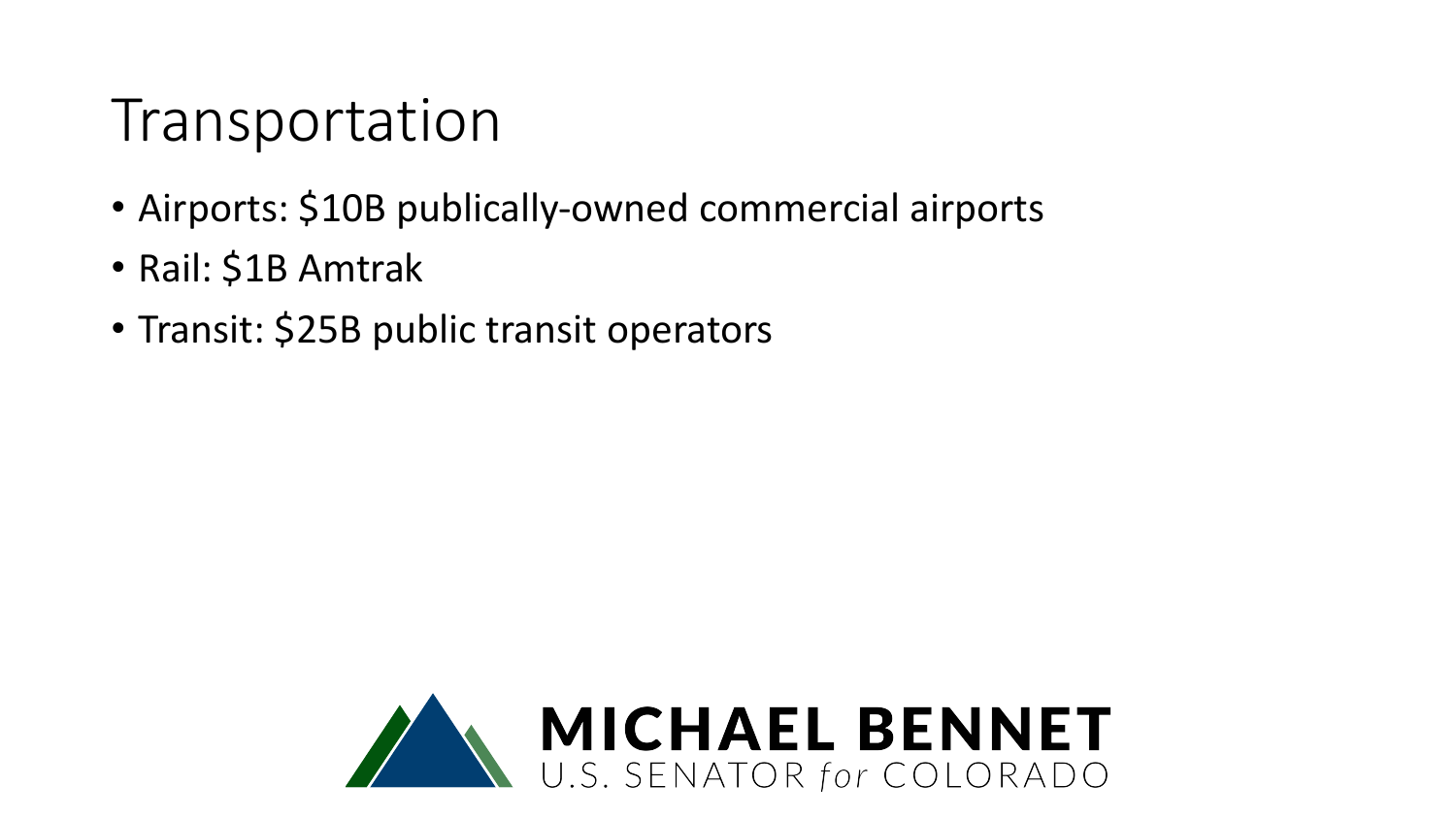#### Other

- Housing & Homelessness Assistance: \$7B
- Byrne-Justice Assistance Grant Program (Byrne-JAG): \$850 M
- Forest Service: \$70M
- Election Assistance: \$400M

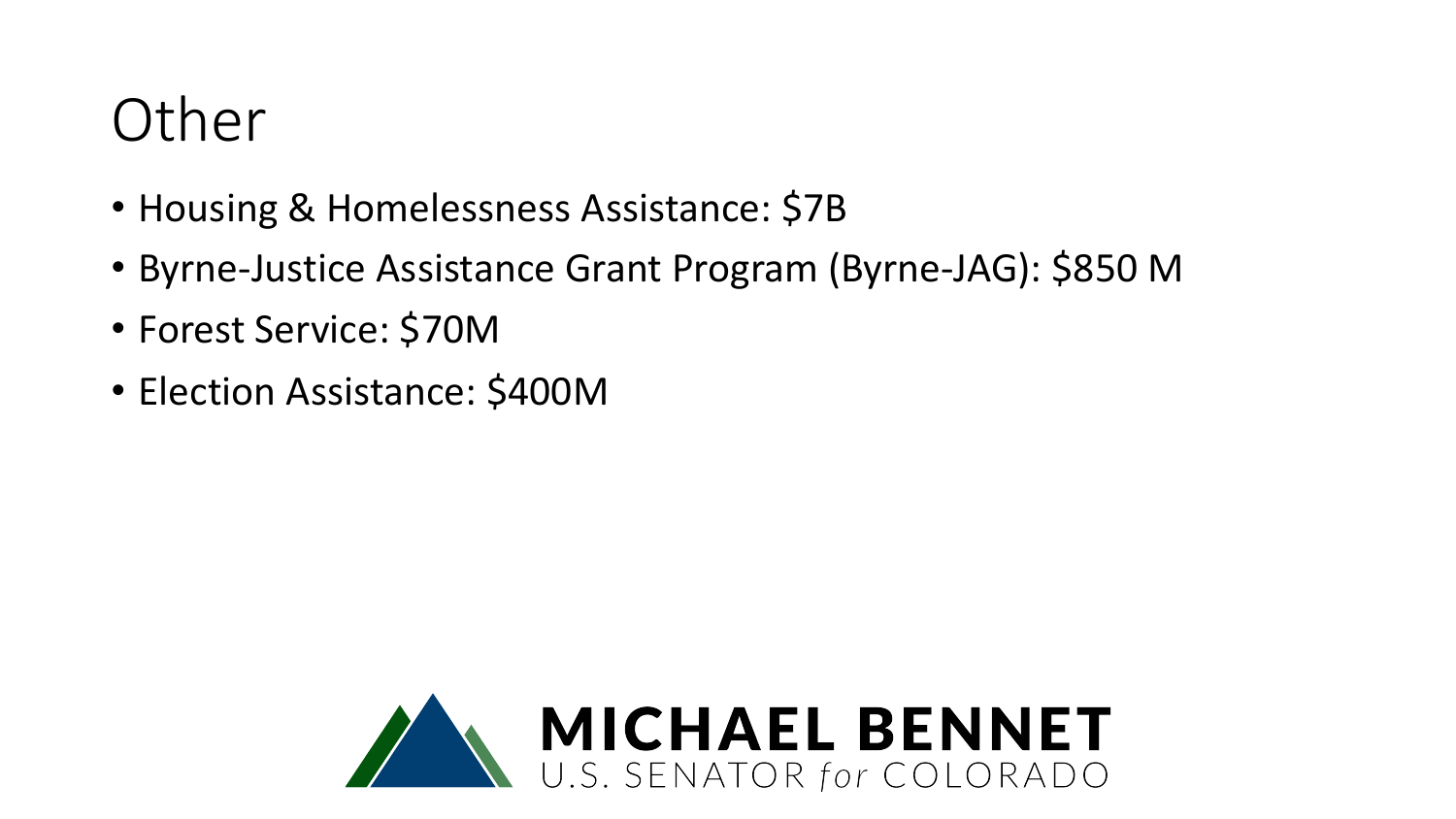#### COVID-19 Funding Packages

- COVID 1: \$8.3B
	- Public health agencies at state and federal level
- COVID 2: \$100B
	- Free testing, paid sick leave, unemployment insurance, nutrition assistance
- COVID 3: \$2T
- COVID 4: What's next
	- Speaker Pelosi on MSNBC:
		- Fed actions, tax code changes, **additional appropriations needed to help states** respond to virus impact
		- About recovery and should address **infrastructure issues incl. water systems, broadband**
	- Trump on Twitter: \$2T **infrastructure**
	- What do you think is needed? Please let us know.